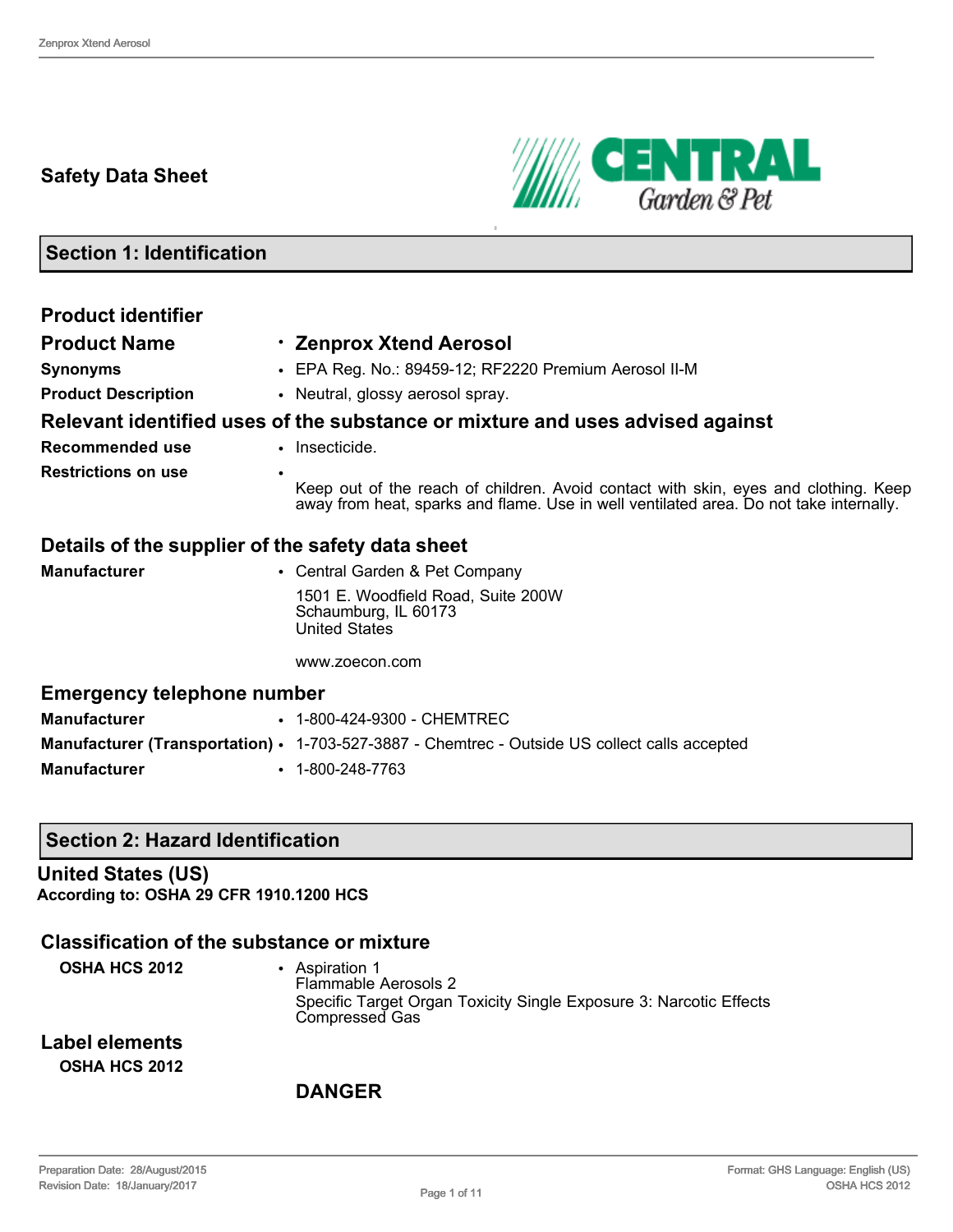

**Hazard statements** • Flammable aerosol May cause drowsiness or dizziness May be fatal if swallowed and enters airways Contains gas under pressure; may explode if heated

#### **Pre**

| <b>Precautionary statements</b> |                                                                                                                                                                                                                                                                                                                                                                                                                                                                |
|---------------------------------|----------------------------------------------------------------------------------------------------------------------------------------------------------------------------------------------------------------------------------------------------------------------------------------------------------------------------------------------------------------------------------------------------------------------------------------------------------------|
|                                 | <b>Prevention •</b> Use only outdoors or in a well-ventilated area.<br>Avoid breathing dust, fume, gas, mist, vapors and/or spray.<br>Do not spray on an open flame or other ignition source.<br>Keep away from heat, sparks, open flames and/or hot surfaces. - No smoking.<br>Pressurized container: Do not pierce or burn, even after use.<br>Wear protective gloves/protective clothing/eye protection/face protection.<br>Wash thoroughly after handling. |
|                                 | <b>Response</b> • IF INHALED: Remove person to fresh air and keep comfortable for breathing. Call a<br>poison control center or doctor if you feel unwell.<br>Call a POISON CENTER or doctor/physician if you feel unwell.<br>IF SWALLOWED: Immediately call a POISON CENTER or doctor/physician.<br>Do NOT induce vomiting.                                                                                                                                   |
| Storage/Disposal •              | Protect from sunlight. Do not expose to temperatures exceeding 50°C/122°F.<br>Dispose of content and/or container in accordance with local, regional, national, and/or<br>international regulations.<br>Store locked up.<br>Store in a well-ventilated place. Keep container tightly closed.<br>Protect from sunlight.                                                                                                                                         |
| <b>Other hazards</b>            |                                                                                                                                                                                                                                                                                                                                                                                                                                                                |
| <b>OSHA HCS 2012</b>            | This product is toxic to aquatic organisms, including fish and invertebrates. This<br>product is bigbly toxic to bees expected to direct treatment on blooming erese or                                                                                                                                                                                                                                                                                        |

product is highly toxic to bees exposed to direct treatment on blooming crops or weeds. Under United States Regulations (29 CFR 1910.1200 - Hazard Communication Standard), this product is considered hazardous.

## **Section 3 - Composition/Information on Ingredients**

•

#### **Substances**

Material does not meet the criteria of a substance according to United Nations Globally Harmonized System of Classification and Labeling of Chemicals (GHS)

### **Mixtures**

| <b>Composition</b>                          |                    |          |
|---------------------------------------------|--------------------|----------|
| <b>Chemical Name</b>                        | <b>Identifiers</b> | %        |
| (s)-Methoprene                              | CAS:40596-69-8     | $0.09\%$ |
| Pyrethrins                                  | CAS:8003-34-7      | 0.15%    |
| Tetramethrin                                | CAS:7696-12-0      | 0.25%    |
| Etofenprox                                  | CAS:80844-07-1     | 1%       |
| Piperonyl butoxide                          | CAS:51-03-6        | 1.5%     |
| Distillates (petroleum), hydrotreated light | CAS:64742-47-8     | 10%      |
| Propane                                     | CAS:74-98-6        | 14.5%    |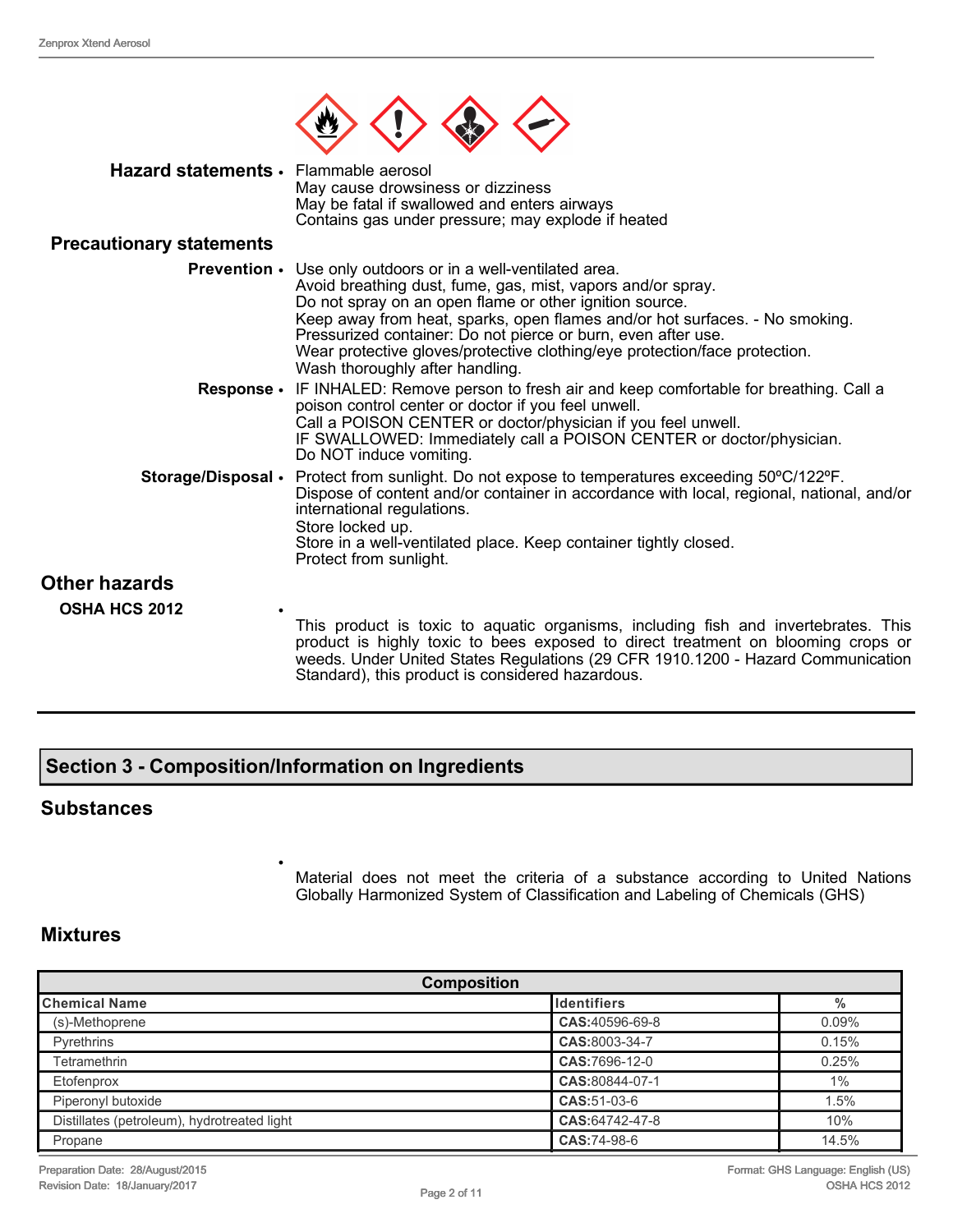| <b>Butane</b><br> | CAS: 106-97-8 | N/A            |
|-------------------|---------------|----------------|
| Other ingredients | NDA           | <b>Balance</b> |

| <b>Section 4: First-Aid Measures</b>     |                                                                                                                                                                                                     |  |  |
|------------------------------------------|-----------------------------------------------------------------------------------------------------------------------------------------------------------------------------------------------------|--|--|
| <b>Description of first aid measures</b> |                                                                                                                                                                                                     |  |  |
| <b>Inhalation</b>                        | IF INHALED: If breathing is difficult, remove person to fresh air and keep at rest in a<br>position comfortable for breathing. Call a POISON CENTER or doctor/physician if you<br>feel unwell.      |  |  |
| <b>Skin</b>                              | IF ON SKIN: Wash with plenty of soap and water. Get medical attention if symptoms<br>occur.                                                                                                         |  |  |
| Eye                                      | IF IN EYES: Rinse cautiously with water for several minutes. Remove contact lenses,<br>if present and easy to do. Continue rinsing. Call a poison control center or doctor for<br>treatment advice. |  |  |
| Ingestion                                | IF SWALLOWED: Aspiration hazard - do NOT induce vomiting. Call a poison control<br>center or doctor immediately for treatment advice.                                                               |  |  |

## **Most important symptoms and effects, both acute and delayed**

• Aspiration hazard, may cause dizziness or drowsiness if inhaled. Refer to Section 11 - Toxicological Information.

# **Indication of any immediate medical attention and special treatment needed**

**Notes to Physician** 

Contains petroleum distillate vomiting may cause aspiration pneumonia. Treat symptomatically and supportively.

| <b>Section 5: Fire-Fighting Measures</b>            |                                                                                                                                                                                                                                    |  |
|-----------------------------------------------------|------------------------------------------------------------------------------------------------------------------------------------------------------------------------------------------------------------------------------------|--|
| <b>Extinguishing media</b>                          |                                                                                                                                                                                                                                    |  |
|                                                     | Suitable Extinguishing Media • LARGE FIRE: Water spray, fog or regular foam.<br>SMALL FIRES: Dry chemical, CO2, water spray or regular foam.                                                                                       |  |
| <b>Unsuitable Extinguishing</b><br>Media            | • Avoid heavy hose streams.                                                                                                                                                                                                        |  |
| <b>Firefighting Procedures</b>                      | • Flammable aerosols exposed to high temperatures may rupture, rocket and cause<br>secondary hazards.<br>As an immediate precautionary measure, isolate spill or leak area for at least 50<br>meters (150 feet) in all directions. |  |
|                                                     | Special hazards arising from the substance or mixture                                                                                                                                                                              |  |
| <b>Unusual Fire and Explosion</b><br><b>Hazards</b> | • At temperatures above 130°F, container may rupture.<br>Flammable aerosols exposed to high temperatures may rupture, rocket and cause<br>secondary hazards.                                                                       |  |
| <b>Hazardous Combustion</b><br><b>Products</b>      | • Thermal degradation may produce oxides of carbon, oxides of nitrogen and/or volatile<br>hydrocarbon vapors.                                                                                                                      |  |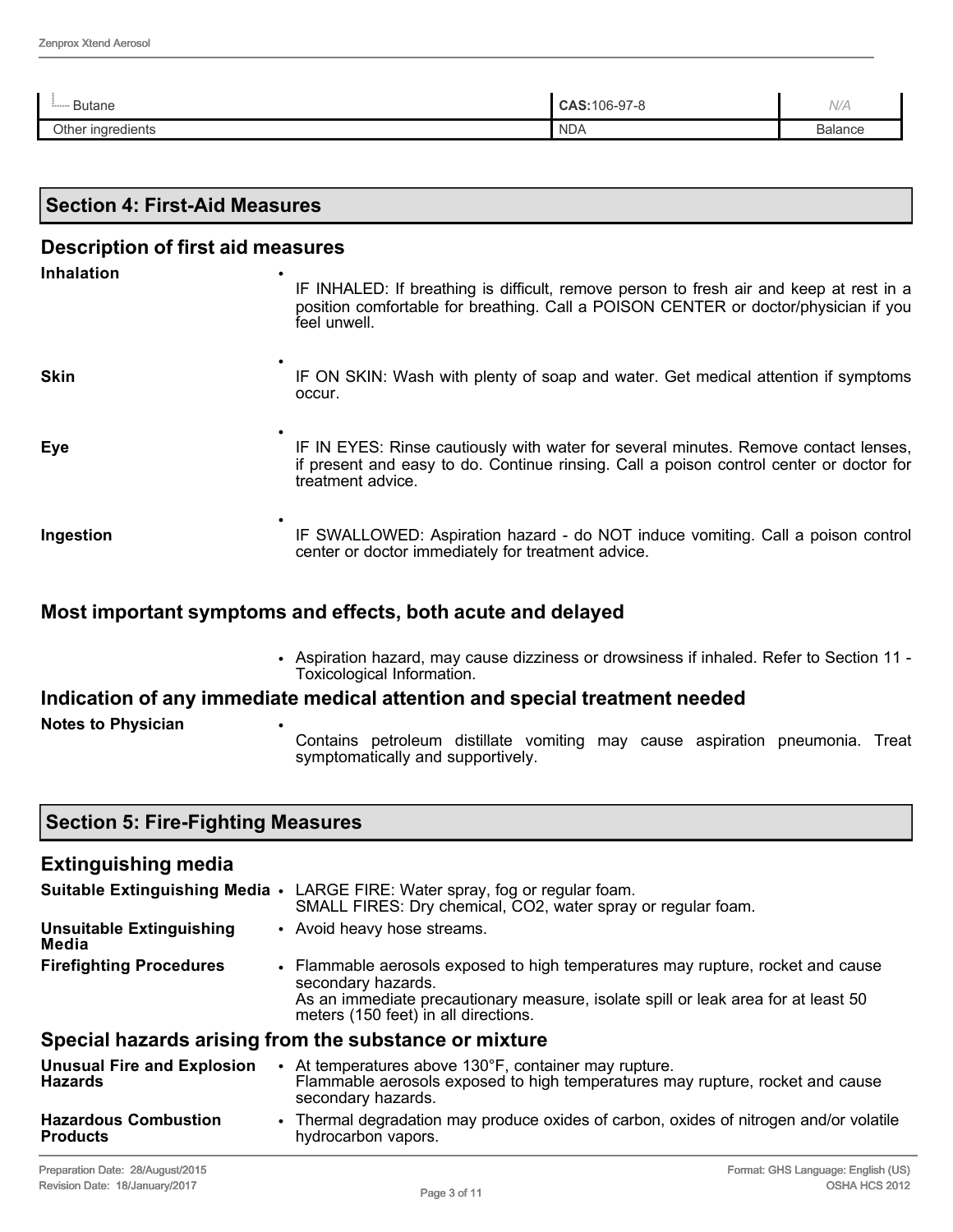# **Advice for firefighters**

• Wear positive pressure self-contained breathing apparatus (SCBA).

### **Section 6 - Accidental Release Measures**

|                                  | Personal precautions, protective equipment and emergency procedures                                                                                                                                                                                                                                                                                                                          |
|----------------------------------|----------------------------------------------------------------------------------------------------------------------------------------------------------------------------------------------------------------------------------------------------------------------------------------------------------------------------------------------------------------------------------------------|
| <b>Personal Precautions</b>      | Approach leaking or punctured pressurized containers cautiously. Isolate leaking<br>container from all sources of ignition. Avoid breathing fumes. Ventilate enclosed areas.                                                                                                                                                                                                                 |
| <b>Emergency Procedures</b>      | ٠<br>ELIMINATE all ignition sources (no smoking, flares, sparks or flames in immediate<br>area). Avoid unnecessary personnel and equipment traffic in the spill area. Turn off<br>electric power to area. As an immediate precautionary measure, isolate spill or leak<br>area for at least 50 meters (150 feet) in all directions. Stay upwind. Ventilate closed<br>spaces before entering. |
| <b>Environmental precautions</b> |                                                                                                                                                                                                                                                                                                                                                                                              |
|                                  | • Avoid runoff to waterways and sewers.                                                                                                                                                                                                                                                                                                                                                      |
|                                  | Mathado and material fer containment and algoning un                                                                                                                                                                                                                                                                                                                                         |

#### **Methods and material for containment and cleaning up**

| Containment/Clean-up<br><b>Measures</b> | Keep away from fire, sparks and heated surfaces.<br>SMALL SPILLS: Take up with sand or other non-combustible absorbent material and<br>place into containers for later disposal. |
|-----------------------------------------|----------------------------------------------------------------------------------------------------------------------------------------------------------------------------------|
|                                         |                                                                                                                                                                                  |

## **Section 7 - Handling and Storage**

# **Precautions for safe handling**

**Handling** •

Do not use or store near heat or open flame. Exposure to temperatures above 130ºF may cause bursting. Do not smoke while using this product. Do not allow product to freeze. Contents under pressure, do not crush, puncture or incinerate. Avoid breathing fumes.

#### **Conditions for safe storage, including any incompatibilities**

**Storage** •

Store in a cool, dry place. Keep out of reach of children. Keep away from sources of ignition – No Smoking. Store locked up. Store in a well-ventilated place. Keep container tightly closed. Keep at a temperature not exceeding 120 F. Keep from freezing. NFPA Aerosol Classification: Level 1. Protect from sunlight.

**Incompatible Materials or Ignition Sources** • Heat, sparks, open flame.

## **Section 8 - Exposure Controls/Personal Protection**

#### **Control parameters**

| <b>Exposure Limits/Guidelines</b> |            |                               |                             |                  |
|-----------------------------------|------------|-------------------------------|-----------------------------|------------------|
|                                   | l Result I | <b>ACGIH</b>                  | <b>NIOSH</b>                | <b>OSHA</b>      |
| Butane                            |            | STELs 1000 ppm STEL           | <b>Not established</b>      | ∎Not established |
| $(106-97-8)$                      |            | <b>ITWAs INot established</b> | 800 ppm TWA; 1900 mg/m3 TWA | Not established  |
|                                   |            |                               |                             |                  |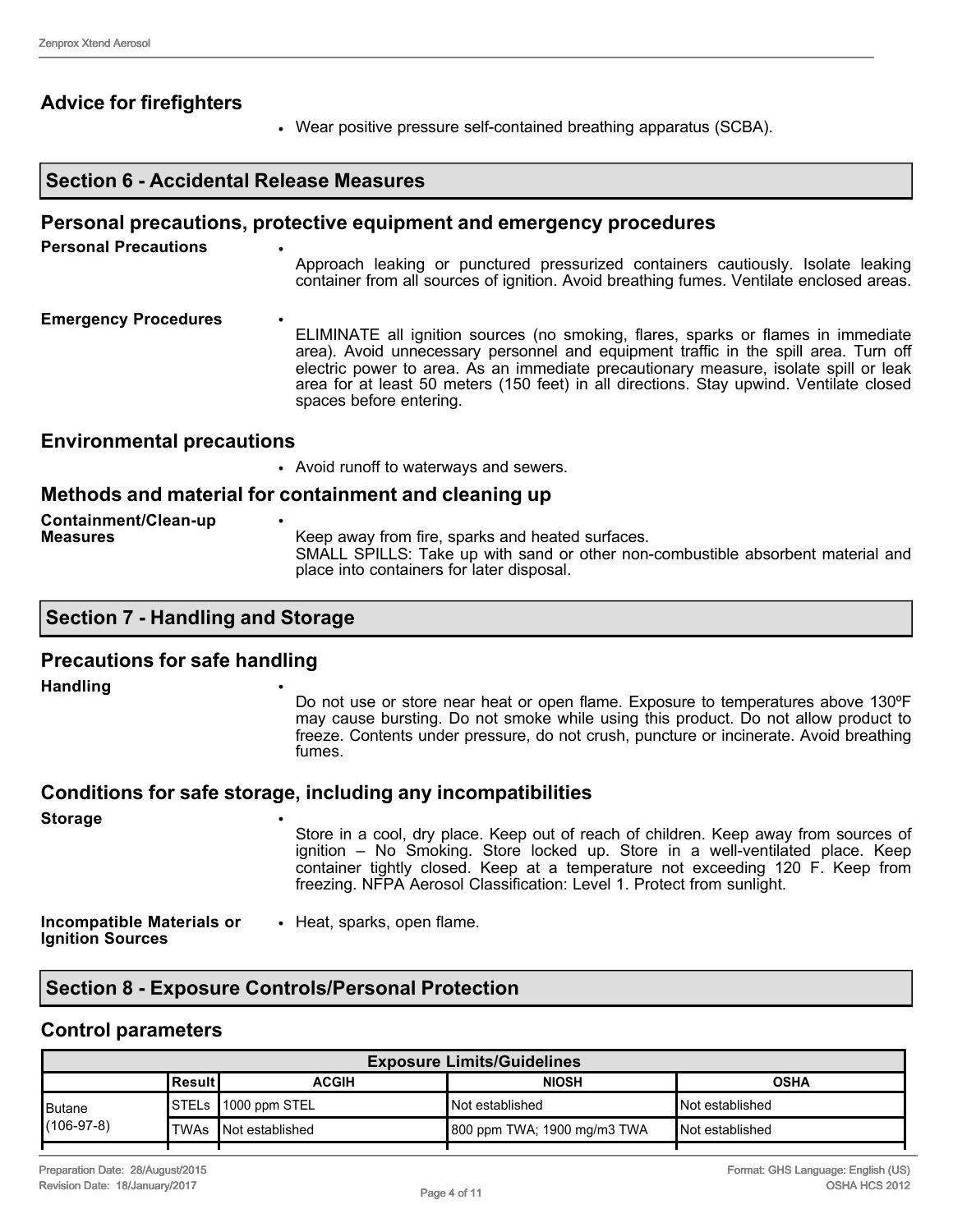| $\blacksquare$ Pyrethrins<br>$(8003 - 34 - 7)$ |      | TWAs   5 mg/m3 TWA                          | $\vert$ 5 mg/m3 TWA          | ∥5 ma/m3 TWA                  |
|------------------------------------------------|------|---------------------------------------------|------------------------------|-------------------------------|
| Propane<br>$(74-98-6)$                         | TWAs | See Appendix F: Minimal Oxygen<br>l Content | 1000 ppm TWA; 1800 mg/m3 TWA | ∥1000 ppm TWA; 1800 mg/m3 TWA |

#### **Exposure Limits Supplemental**

#### **ACGIH**

•Pyrethrins (8003-34-7): **TLV Basis - Critical Effects:** (liver damage; lower respiratory tract irritation)

•Propane (74-98-6): **TLV Basis - Critical Effects:** (asphyxia (See Appendix F: Minimal Oxygen Content))

•Butane (106-97-8): **TLV Basis - Critical Effects:** (CNS impairment)

## **Exposure controls**

```
Engineering 
Measures/Controls
```
• Use adequate ventilation to remove vapors (fumes, dust etc)

### **Personal Protective Equipment**

**Pictograms** •



| <b>Respiratory</b>                        | • In case of insufficient ventilation, use NIOSH approved respiratory protection.                                             |  |
|-------------------------------------------|-------------------------------------------------------------------------------------------------------------------------------|--|
| Eye/Face                                  | • Wear safety goggles.                                                                                                        |  |
| <b>Hands</b>                              | • Wear appropriate gloves.                                                                                                    |  |
| <b>Skin/Body</b>                          | If prolonged exposure is anticipated, it is recommended for handlers to wear<br>appropriate clothing to prevent skin contact. |  |
| <b>Environmental Exposure</b><br>Controls | • No data available                                                                                                           |  |
| <b>Other Information</b>                  |                                                                                                                               |  |
|                                           | • See product label for specific use PPE instructions.                                                                        |  |

# **Section 9 - Physical and Chemical Properties**

# **Information on Physical and Chemical Properties**

| <b>Material Description</b> |                   |                                   |                                 |
|-----------------------------|-------------------|-----------------------------------|---------------------------------|
| <b>Physical Form</b>        | Aerosol           | Appearance/Description            | Neutral; glossy aerosol spray.  |
| Color                       | Neutral, glossy.  | Odor                              | Weak/none; neutral; paint-like. |
| Aerosol Type                | Spray             | <b>Odor Threshold</b>             | No data available               |
| <b>General Properties</b>   |                   |                                   |                                 |
| <b>Boiling Point</b>        | No data available | Melting Point/Freezing Point      | No data available               |
| Decomposition Temperature   | No data available | Heat of Decomposition             | No data available               |
| pH                          | 6.5               | Specific Gravity/Relative Density | $= 0.97$ Water=1                |
| <b>Water Solubility</b>     | Insoluble         | Viscositv                         | No data available               |
| <b>Volatility</b>           |                   |                                   |                                 |
| Vapor Pressure              | No data available | <b>Vapor Density</b>              | No data available               |
| <b>Evaporation Rate</b>     | No data available | VOC (Wt.)<br>14.5 %               |                                 |
| Flammability                |                   |                                   |                                 |
| Flash Point                 | Not relevant      | UEL<br>No data available          |                                 |
| LEL                         | No data available | Heat of Combustion $(\Delta Hc)$  | 7.49 kJ/g                       |
| Flame Extension             | 12.3 in           | Flammability (solid, gas)         | Flammable aerosol.              |
| Environmental               |                   |                                   |                                 |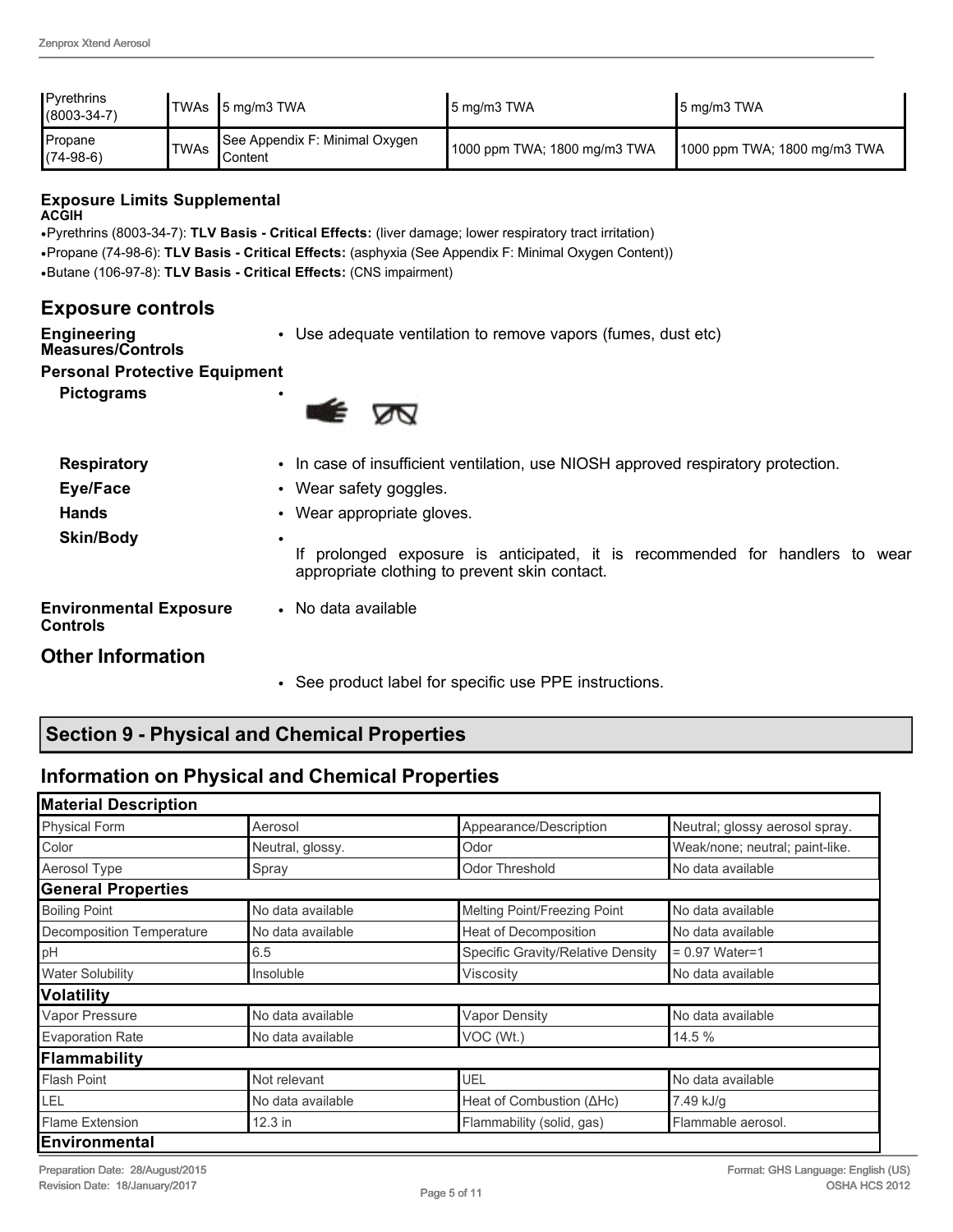| $\sim$<br>available<br>COATICIAL<br>าลาะ<br>∵ Partition L<br>$\sqrt{M}$<br>$-100$<br>. |  |
|----------------------------------------------------------------------------------------|--|
|                                                                                        |  |

### **Section 10: Stability and Reactivity**

### **Reactivity**

• No data available

**Chemical stability**

• No data available

# **Possibility of hazardous reactions**

• Flammable, aerosols exposed to high temperatures may rupture, rocket and cause secondary hazards.

#### **Conditions to avoid**

• Heat, sparks, open flame. Excess heat.

## **Incompatible materials**

• Heat, strong acids, strong bases and oxidizing agents.

## **Hazardous decomposition products**

•

Hazardous decomposition may occur when heated producing oxides of carbon and nitrogen, volatile hydrocarbon vapors.

# **Section 11 - Toxicological Information**

## **Information on toxicological effects**

|                            | CAS  |                                                                                                                                                                                                                                |
|----------------------------|------|--------------------------------------------------------------------------------------------------------------------------------------------------------------------------------------------------------------------------------|
| ∥Zenprox Xtend<br> Aerosol | INDA | <b>Acute Toxicity:</b> Ingestion/Oral-Rat LD50 • >5000 mg/kg; Inhalation-Rat LC50 • >2.05 mg/L 4 Hour(s); Skin-Rat  <br>∥LD50 • >5000 ma/ka:<br><b>Irritation:</b> Eye-Rabbit • Mild irritation; Skin-Rabbit • Mild irritation |

| <b>GHS Properties</b>            | <b>Classification</b>                                                                                                                                                                                          |
|----------------------------------|----------------------------------------------------------------------------------------------------------------------------------------------------------------------------------------------------------------|
| <b>Acute toxicity</b>            | <b>OSHA HCS 2012 •</b> Acute Toxicity - Dermal - Classification criteria not met; Acute<br>Toxicity - Inhalation - Classification criteria not met; Acute Toxicity - Oral -<br>Classification criteria not met |
| <b>Skin corrosion/Irritation</b> | <b>OSHA HCS 2012 • Classification criteria not met</b>                                                                                                                                                         |
| Serious eye damage/Irritation    | <b>OSHA HCS 2012 • Classification criteria not met</b>                                                                                                                                                         |
| <b>Skin sensitization</b>        | <b>OSHA HCS 2012 • Classification criteria not met</b>                                                                                                                                                         |
| <b>Respiratory sensitization</b> | <b>OSHA HCS 2012 • Classification criteria not met</b>                                                                                                                                                         |
| <b>Aspiration Hazard</b>         | <b>OSHA HCS 2012 • Aspiration 1</b>                                                                                                                                                                            |
| Carcinogenicity                  | OSHA HCS 2012 . Classification criteria not met                                                                                                                                                                |
| <b>Germ Cell Mutagenicity</b>    | <b>OSHA HCS 2012 • Classification criteria not met</b>                                                                                                                                                         |
| <b>Toxicity for Reproduction</b> | <b>OSHA HCS 2012 • Classification criteria not met</b>                                                                                                                                                         |
| STOT-SE                          | <b>OSHA HCS 2012 •</b> Specific Target Organ Toxicity Single Exposure 3: Narcotic Effects                                                                                                                      |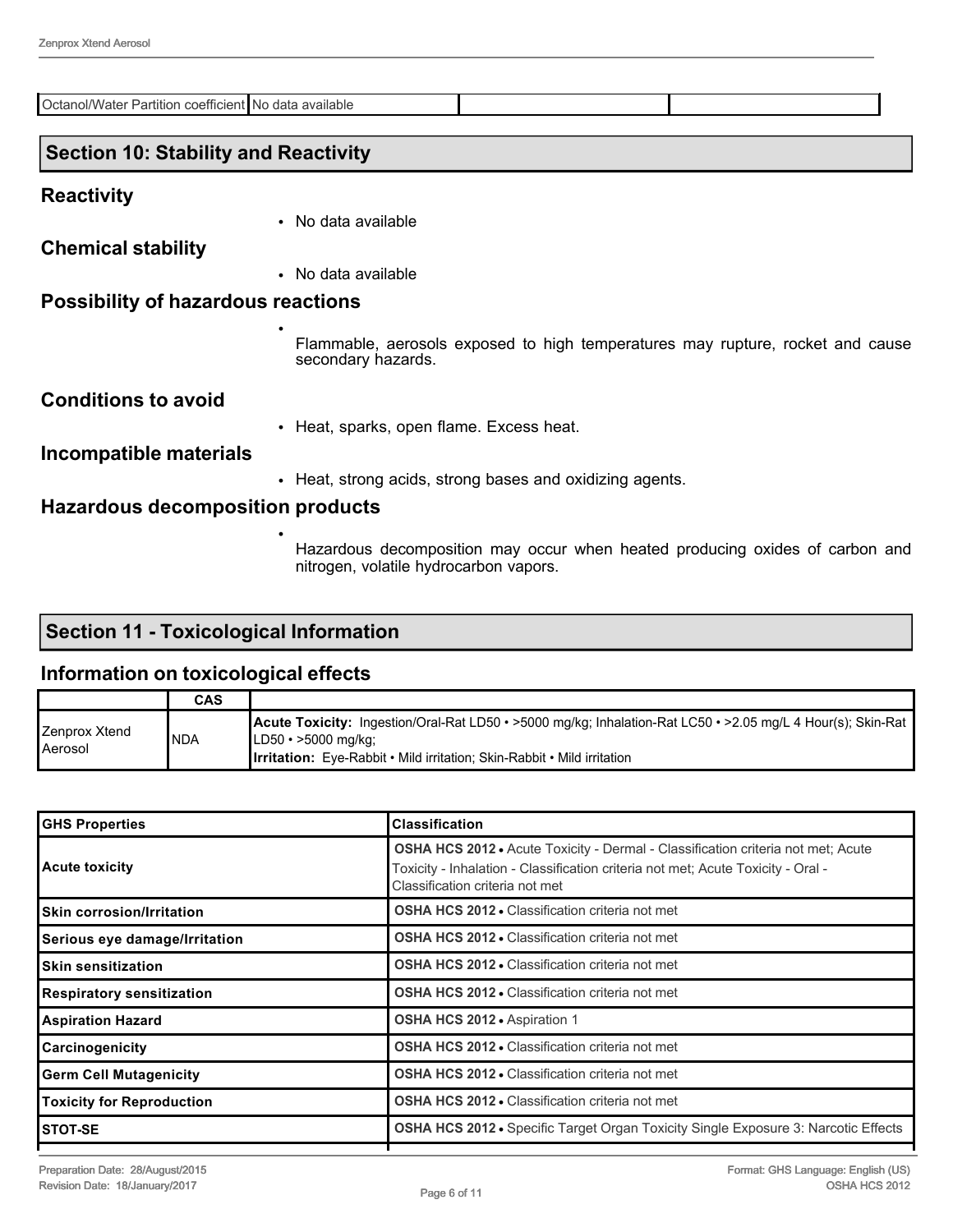| STOT-RE                         | <b>OSHA HCS 2012 • Classification criteria not met</b>                                                                                                                                                                                                                                                                                                                                                                                                                                                                                                                                                                                                                                                                                                                                      |  |  |
|---------------------------------|---------------------------------------------------------------------------------------------------------------------------------------------------------------------------------------------------------------------------------------------------------------------------------------------------------------------------------------------------------------------------------------------------------------------------------------------------------------------------------------------------------------------------------------------------------------------------------------------------------------------------------------------------------------------------------------------------------------------------------------------------------------------------------------------|--|--|
| <b>Potential Health Effects</b> |                                                                                                                                                                                                                                                                                                                                                                                                                                                                                                                                                                                                                                                                                                                                                                                             |  |  |
| <b>Inhalation</b>               |                                                                                                                                                                                                                                                                                                                                                                                                                                                                                                                                                                                                                                                                                                                                                                                             |  |  |
| Acute (Immediate)               | • May cause drowsiness and dizziness.                                                                                                                                                                                                                                                                                                                                                                                                                                                                                                                                                                                                                                                                                                                                                       |  |  |
| <b>Chronic (Delayed)</b>        | • No data available                                                                                                                                                                                                                                                                                                                                                                                                                                                                                                                                                                                                                                                                                                                                                                         |  |  |
| <b>Skin</b>                     |                                                                                                                                                                                                                                                                                                                                                                                                                                                                                                                                                                                                                                                                                                                                                                                             |  |  |
| Acute (Immediate)               | • May cause mild irritation.                                                                                                                                                                                                                                                                                                                                                                                                                                                                                                                                                                                                                                                                                                                                                                |  |  |
| <b>Chronic (Delayed)</b>        | • Repeated exposure to etofenprox can cause skin irritation.                                                                                                                                                                                                                                                                                                                                                                                                                                                                                                                                                                                                                                                                                                                                |  |  |
| Eye                             |                                                                                                                                                                                                                                                                                                                                                                                                                                                                                                                                                                                                                                                                                                                                                                                             |  |  |
| Acute (Immediate)               | • May cause mild irritation.                                                                                                                                                                                                                                                                                                                                                                                                                                                                                                                                                                                                                                                                                                                                                                |  |  |
| <b>Chronic (Delayed)</b>        | • No data available                                                                                                                                                                                                                                                                                                                                                                                                                                                                                                                                                                                                                                                                                                                                                                         |  |  |
| Ingestion                       |                                                                                                                                                                                                                                                                                                                                                                                                                                                                                                                                                                                                                                                                                                                                                                                             |  |  |
| Acute (Immediate)               | • Aspiration Hazard - may be fatal if swallowed and enters airways.                                                                                                                                                                                                                                                                                                                                                                                                                                                                                                                                                                                                                                                                                                                         |  |  |
| <b>Chronic (Delayed)</b>        | • No data available                                                                                                                                                                                                                                                                                                                                                                                                                                                                                                                                                                                                                                                                                                                                                                         |  |  |
| <b>Mutagenic Effects</b>        | Piperonyl butoxide was not genotoxic in several tests, including the Ames<br>mutagenicity assay, chromosome aberration in Chinese hamster ovary (CHO) cells,<br>CHO/HGPRT assay with S9 activation and in the unscheduled DNA synthesis (UDS)<br>assay in cultured human liver cells. Pyrethrins were not found to be genotoxic and did<br>not damage DNA in any study conducted which included: Ames assay, chromosome<br>aberration in Chinese hamster ovaries (CHO) cells and in the unscheduled DNA<br>synthesis (UDS) assay in cultured human liver cells. Etofenprox has been found<br>negative for mutagenicity potential using the Ames test, chromosomal aberration and<br>micronucleus test methods. Methoprene has been tested and found negative for<br>mutagenicity potential. |  |  |
| <b>Carcinogenic Effects</b>     | • No component of this product present at 0.1% or greater is listed by IARC, OSHA or<br>NTP.                                                                                                                                                                                                                                                                                                                                                                                                                                                                                                                                                                                                                                                                                                |  |  |
| <b>Reproductive Effects</b>     | Piperonyl butoxide did not produce any birth defects or adverse effects on reproductive<br>parameters in tests with rats and rabbits. Pyrethrins did not produce any birth defects<br>or adverse effects on reproductive parameters in tests with rats and rabbits.<br>Etofenprox did not produce teratogenic or reproductive effects in laboratory<br>experiments. Methoprene is not a teratogenic compound. The NOEL for maternal and<br>embryotoxicity in rabbits was 200 mg/kg/day. The NOEL for reproductive effects in<br>rats was 500 ppm.                                                                                                                                                                                                                                           |  |  |

# **Section 12 - Ecological Information**

# **Toxicity**

| <b>Components</b>    |            |                                                                                                                                                                                                                                                                                                                                               |  |
|----------------------|------------|-----------------------------------------------------------------------------------------------------------------------------------------------------------------------------------------------------------------------------------------------------------------------------------------------------------------------------------------------|--|
| Etofenprox (1%)      | 80844-07-1 | Aquatic Toxicity-Fish: 96 Hour(s) LC50 Sheepshead minnow >0.0165 mg/L [Acute]<br>96 Hour(s) LC50 Rainbow Trout 0.0027 mg/L [Acute]<br>Aquatic Toxicity-Crustacea: 48 Hour(s) LC50 Water Flea Daphnia magna 0.0008 mg/L [Acute]<br>96 Hour(s) LC50 Mysid shrimp 0.0000188 mg/L [Acute]<br>NOEC Water Flea Daphnia magna 0.00017 mg/L [Chronic] |  |
| Tetramethrin (0.25%) | 7696-12-0  | Aquatic Toxicity-Fish: 96 Hour(s) LC50 Rainbow trout 0.0037 mg/L [Acute]<br>96 Hour(s) LC50 Blue gill 0.016 mg/L [Acute]<br>Aquatic Toxicity-Crustacea: 48 Hour(s) LC50 Daphnia magna 0.11 mg/L [Acute]                                                                                                                                       |  |
|                      |            | Aquatic Toxicity-Fish: LC50 Rainbow Trout 1.9 mg/L [Acute]<br>LC50 Sheephead minnow 3.94 mg/L [Acute]                                                                                                                                                                                                                                         |  |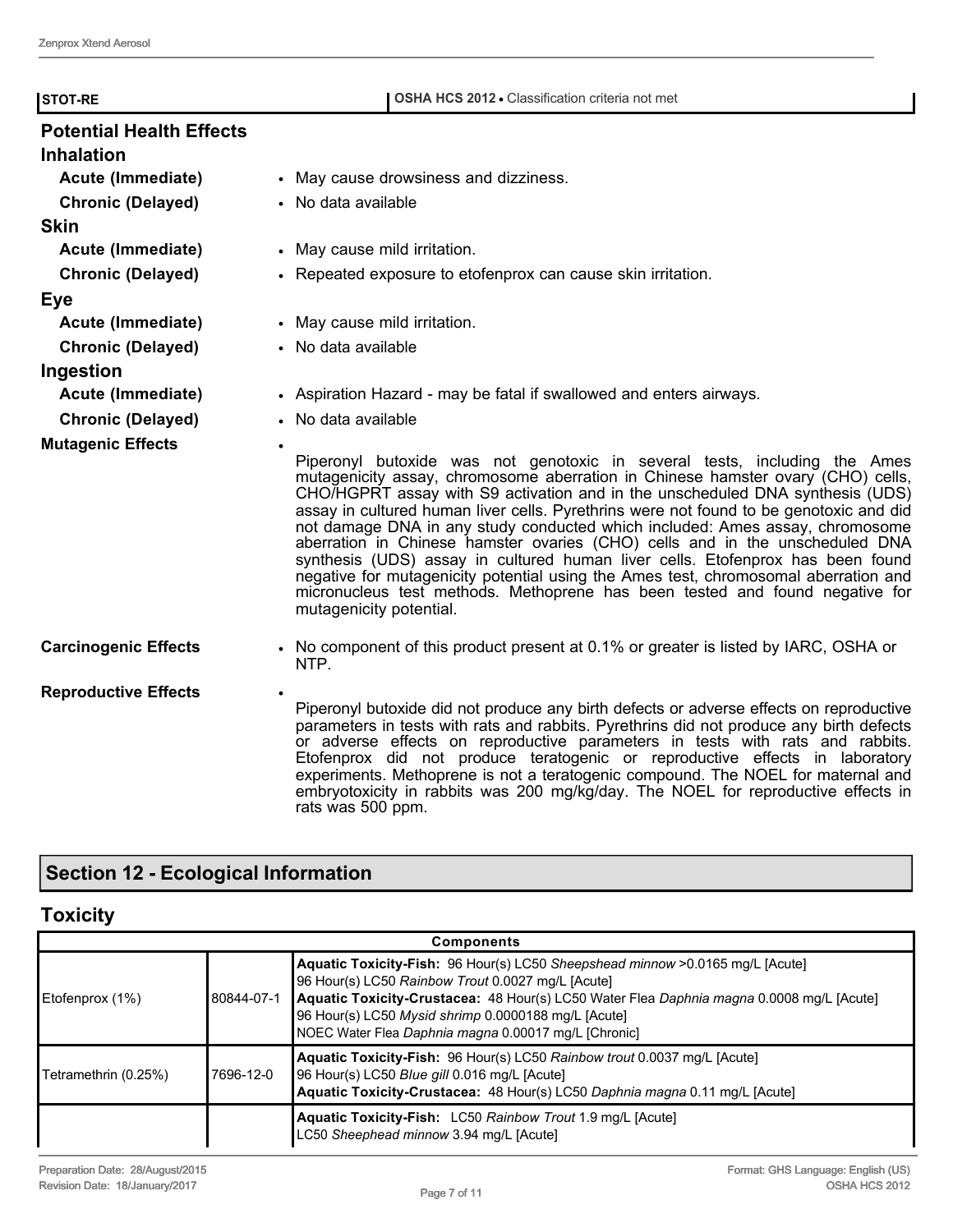| Piperonyl butoxide (1.5%) | 51-03-6    | NOEC Fathead minnow 0.04 mg/L [Chronic]<br>Aquatic Toxicity-Crustacea: LC50 Gammarus fasciatus (amphipod) 0.51 mg/L [Acute]<br>LC50 Mysid shrimp 0.49 mg/L [Acute]<br>NOEC Daphnia magna 0.03 mg/L [Chronic]                                                                                                                                                                                                                                                                                         |  |
|---------------------------|------------|------------------------------------------------------------------------------------------------------------------------------------------------------------------------------------------------------------------------------------------------------------------------------------------------------------------------------------------------------------------------------------------------------------------------------------------------------------------------------------------------------|--|
| Pyrethrins (0.15%)        | 8003-34-7  | Aquatic Toxicity-Fish: 96 Hour(s) LC50 Rainbow trout 0.0051 mg/L [Acute]<br>96 Hour(s) LC50 Sheepshead minnow 0.016 mg/L [Acute]<br>96 Hour(s) NOEC Fathead minnow 0.0019 mg/L [Chronic]<br>NOEC Sheepshead minnow 0.0059 mg/L [estimated chronic]<br>Aquatic Toxicity-Crustacea: NOEC Daphnia magna 0.00086 mg/L [Chronic]<br>NOEC Mysid shrimp 0.0001 mg/L [Estimated chronic]<br>96 Hour(s) LC50 Mysid Shrimp 0.0014 mg/L [Acute]<br>48 Hour(s) LC50 Water Flea Daphnia magna 0.0116 mg/L [Acute] |  |
| $(s)$ -Methoprene (0.09%) | 40596-69-8 | Aquatic Toxicity-Fish: 96 Hour(s) LC50 Rainbow Trout 0.76 mg/L [Acute]<br>96 Hour(s) LC50 Blue Gill >0.37 mg/L [Acute]<br>NOEC Fathead minnow 0.048 mg/L [Chronic]<br>Aquatic Toxicity-Crustacea: NOEC Mysid shrimp 0.014 mg/L [Chronic]<br>96 Hour(s) LC50 Mysid shrimp 0.11 mg/L [Acute]<br>48 Hour(s) LC50 Daphnia magna 0.36 mg/L [Acute]                                                                                                                                                        |  |

## **Persistence and degradability**

|                                                  | • No data available                                                                                                                                                              |
|--------------------------------------------------|----------------------------------------------------------------------------------------------------------------------------------------------------------------------------------|
| <b>Bioaccumulative potential</b>                 |                                                                                                                                                                                  |
|                                                  | • No data available                                                                                                                                                              |
| <b>Mobility in Soil</b>                          |                                                                                                                                                                                  |
|                                                  | • No data available                                                                                                                                                              |
| <b>Other adverse effects</b>                     |                                                                                                                                                                                  |
| <b>Potential Environmental</b><br><b>Effects</b> | This product is toxic to aquatic organisms, including fish and invertebrates. This<br>product is highly toxic to bees exposed to direct treatment on blooming crops or<br>weeds. |

|  |  | <b>Section 13 - Disposal Considerations</b> |
|--|--|---------------------------------------------|
|--|--|---------------------------------------------|

## **Waste treatment methods**

**Product waste** 

Dispose of content and/or container in accordance with local, regional, national, and/or international regulations. Do not allow entry into storm drains, drainage ditches, gutters or surface waters.

#### **Packaging waste**

Dispose of content and/or container in accordance with local, regional, national, and/or international regulations. Do not puncture or incinerate. Nonrefillable container. Do not reuse or refill container. See product label for container disposal instructions.

## **Section 14 - Transport Information**

|            | UN     | <b>UN proper shipping</b>      | <b>Transport hazard class</b> | <b>Packing</b> | Environmental  |
|------------|--------|--------------------------------|-------------------------------|----------------|----------------|
|            | number | name                           | (es)                          | group          | hazards        |
| <b>DOT</b> | UN1950 | Aerosols (contains Etofenprox) | <u>.</u>                      | None           | Not Applicable |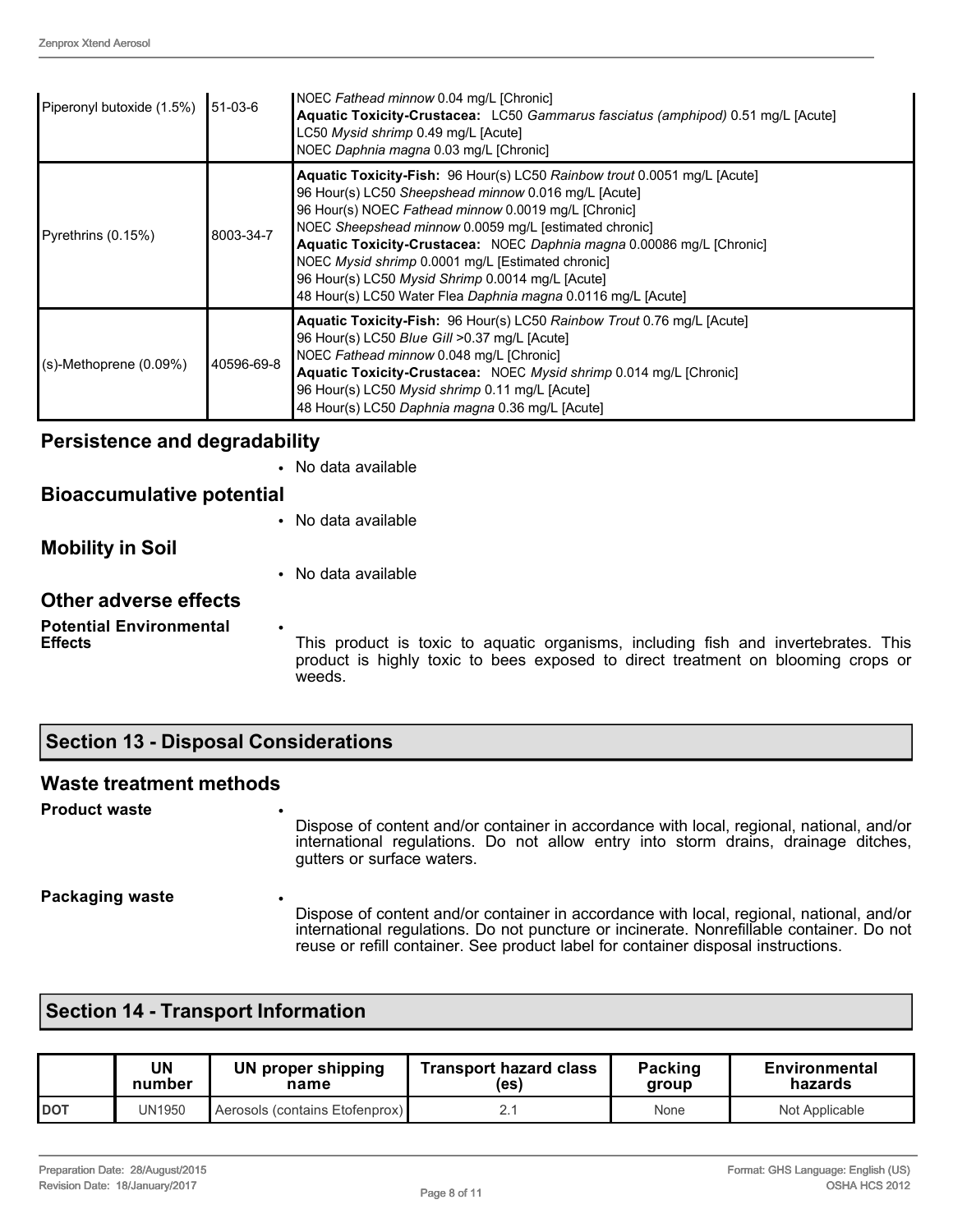| <b>IMO/IMDG</b>                         | <b>UN1950</b>                                                                                                    | Aerosols, (contains<br>Etofenprox) | 2.1                                                           | None | Marine Pollutant              |  |
|-----------------------------------------|------------------------------------------------------------------------------------------------------------------|------------------------------------|---------------------------------------------------------------|------|-------------------------------|--|
| <b>IATA/ICAO</b>                        | <b>UN1950</b>                                                                                                    | Aerosols, flammable                | 2.1                                                           | None | <b>Acute Aquatic Toxicity</b> |  |
|                                         | Special precautions for user                                                                                     | None specified.<br>$\bullet$       |                                                               |      |                               |  |
|                                         | Transport in bulk according<br>No data available<br>$\bullet$<br>to Annex II of MARPOL 73/78<br>and the IBC Code |                                    |                                                               |      |                               |  |
|                                         | <b>Other information</b>                                                                                         |                                    |                                                               |      |                               |  |
|                                         |                                                                                                                  |                                    | <b>DOT</b> • Environmental Hazards: $RQ$ (Pyrethrins = 1 lb). |      |                               |  |
| $IMO/IMDG$ .<br>No data available       |                                                                                                                  |                                    |                                                               |      |                               |  |
| No data available<br><b>IATA/ICAO •</b> |                                                                                                                  |                                    |                                                               |      |                               |  |
|                                         |                                                                                                                  |                                    |                                                               |      |                               |  |

### **Section 15 - Regulatory Information**

#### **Safety, health and environmental regulations/legislation specific for the substance or mixture**

**SARA Hazard Classifications** • SARA Title III Section 313, Acute, Fire

#### **FIFRA – Pesticide Labeling**

This chemical is a pesticide product registered by the United States Environmental Protection Agency and is subject to certain labeling requirements under federal pesticide law. These requirements differ from the classification criteria and hazard information required for safety data sheets (SDS), and for workplace labels of nonpesticide chemicals. The hazard information required on the pesticide label is reproduced below. The pesticide label also includes other important information, including directions for use.

#### **Precautionary Statements** • KEEP OUT OF REACH OF CHILDREN.

- **Hazards to Humans and Domestic Animals**
	- Contains Petroleum Distillate. Harmful if swallowed. Wash thoroughly with soap and water after handling and before eating, drinking, chewing gum, using tobacco or using the toilet. Repeated exposure to etofenprox can cause skin irritation.
	- **First Aid** •

IF SWALLOWED: Immediately call a poison control center or doctor. Do not induce vomiting unless told to by a poison control center or doctor. Do not give any liquid to the person. Do not give anything by mouth to an unconscious person.NOTE TO PHYSICIAN: Contains petroleum distillates. Vomiting may cause aspiration pneumonia.

#### **Environmental Hazards** •

This product is toxic to aquatic organisms, including fish and invertebrates. Drift and runoff may be hazardous to aquatic organisms in water adjacent to treated areas. This product may contaminate water through runoff. This product has a potential for runoff for several weeks after application. Poorly draining soils and soils with shallow water tables are more prone toproduce runoff that contains this product. Do not apply directly to water, to areas where surface water is present, or to intertidal areas below the mean high water mark. Do not contaminate water when disposing of equipment wash-waters or rinsate. This product is highly toxic to bees exposed to direct treatment on blooming crops or weeds. Do not apply this product or allow it to drift to blooming crops or weeds while bees are actively visiting the area.

```
Physical or Chemical 
•
            Hazards
```
Contents under pressure. Do not use or store near open flame. Do not puncture or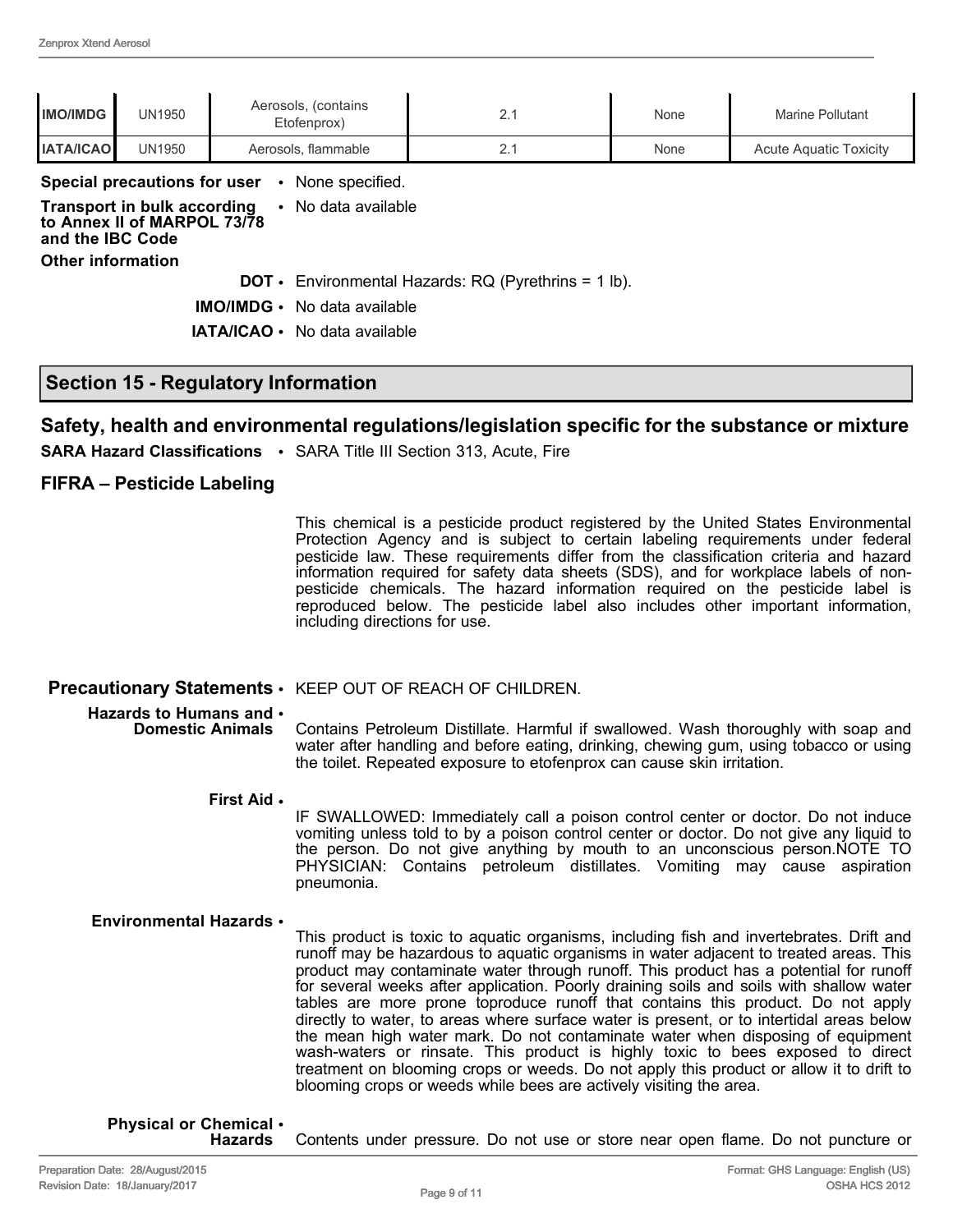#### incinerate container. Exposure to temperatures above 130°F may cause bursting.

| Inventory                                         |            |             |  |  |
|---------------------------------------------------|------------|-------------|--|--|
| Component                                         | CAS        | <b>TSCA</b> |  |  |
| Butane                                            | 106-97-8   | Yes         |  |  |
| Distillates<br>(petroleum),<br>hydrotreated light | 64742-47-8 | Yes         |  |  |
| Etofenprox                                        | 80844-07-1 | No          |  |  |
| (s)-Methoprene                                    | 40596-69-8 | No          |  |  |
| Piperonyl butoxide                                | 51-03-6    | Yes         |  |  |
| Propane                                           | 74-98-6    | Yes         |  |  |
| Pyrethrins                                        | 8003-34-7  | No          |  |  |
| Tetramethrin                                      | 7696-12-0  | <b>No</b>   |  |  |

## **United States**

#### **Environment U.S. - CERCLA/SARA - Hazardous Substances and their Reportable Quantities** • Propane 2012 Not Listed that the set of the set of the set of the set of the set of the set of the set of the set of the set of the set of the set of the set of the set of the set of the set of the set of the set of the • Pyrethrins 8003-34-7 1 lb final RQ (listed under Pyrethrins); 0.454 kg final RQ (listed under Pyrethrins) • Etofenprox 80844-07-1 Not Listed • Distillates (petroleum), hydrotreated light 64742-47-8 Not Listed • Piperonyl butoxide 51-03-6 Not Listed • Tetramethrin 7696-12-0 Not Listed • (s)-Methoprene 40596-69-8 Not Listed • Butane 106-97-8 Not Listed **U.S. - CERCLA/SARA - Section 313 - Emission Reporting** • Propane 2012 Not Listed that the set of the set of the set of the set of the set of the set of the set of the set of the set of the set of the set of the set of the set of the set of the set of the set of the set of the • Pyrethrins 8003-34-7 Not Listed • Etofenprox 80844-07-1 Not Listed • Distillates (petroleum), hydrotreated light 64742-47-8 Not Listed • Piperonyl butoxide 1.0 % de minimis **1.0** % de minimis **1.0** % de minimis **1.0** % de minimis **1.0** % de minimis **1.0** % de minimis **1.0** % de minimis **1.0** % de minimis **1.0** % de minimis **1.0** % de minimis **1.0** % de mi concentration • Tetramethrin 1.0 % de minimis **1.0** % de minimis **1.0** % de minimis concentration • (s)-Methoprene 40596-69-8 Not Listed • Butane 106-97-8 Not Listed

### **Section 16 - Other Information**

| <b>Revision Date</b>                 | • New                                                                                                                                                                                                                                                                 |
|--------------------------------------|-----------------------------------------------------------------------------------------------------------------------------------------------------------------------------------------------------------------------------------------------------------------------|
| <b>Last Revision Date</b>            | <b>New</b>                                                                                                                                                                                                                                                            |
| <b>Preparation Date</b>              | $\cdot$ 01/18/2017                                                                                                                                                                                                                                                    |
| Disclaimer/Statement of<br>Liability | The information and statements herein are believed to be reliable but are not to be<br>construed as a warranty or representation for which we assume legal responsibility.<br>Users should undertake sufficient verification and testing to determine the suitability |